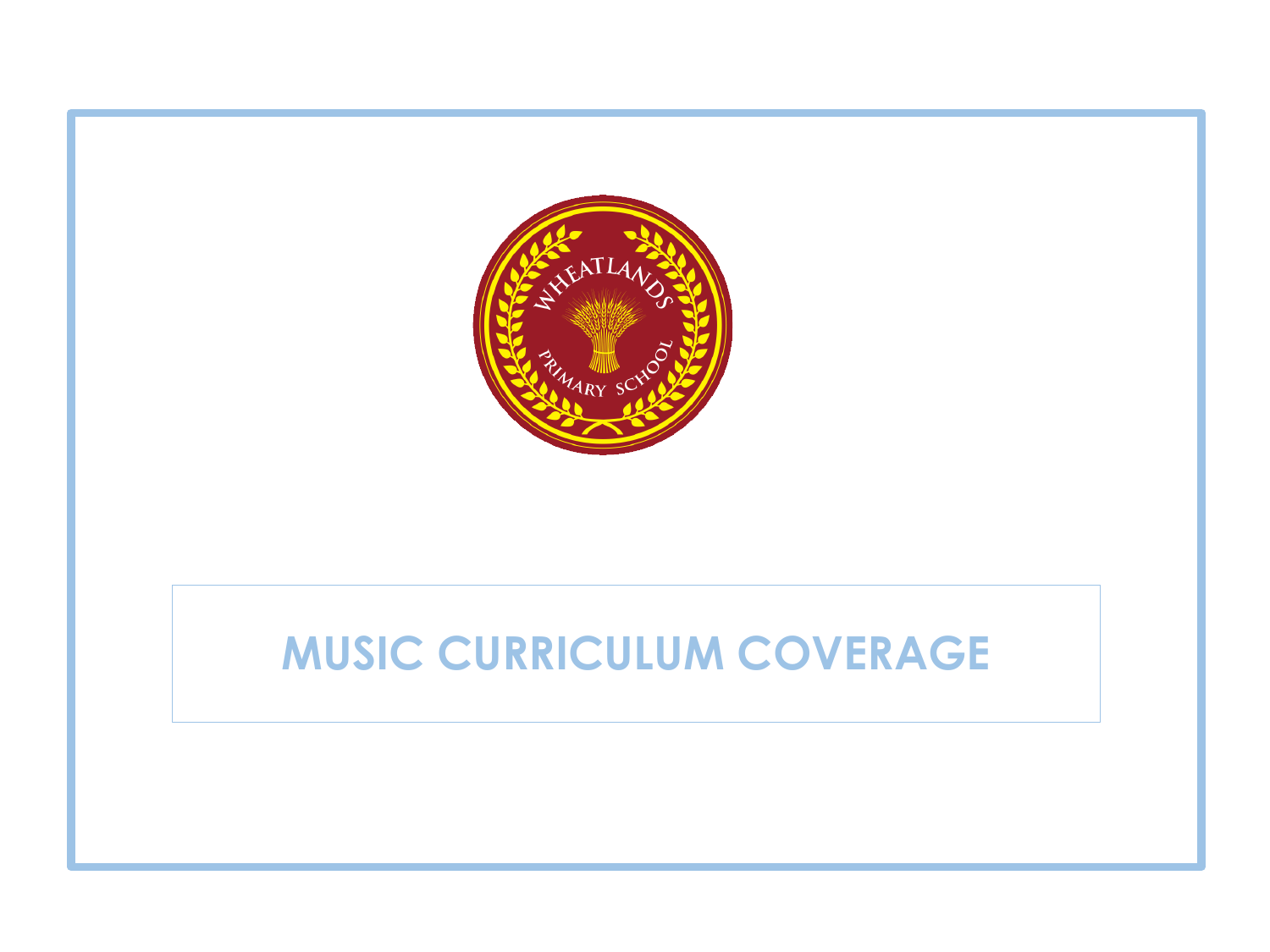## **MUSIC INTENT**

At Wheatlands Primary School, it is our intent that we make music an enjoyable learning experience. We encourage children to participate in a variety of musical experiences through which we aim to build up the confidence of all children. Our teaching focuses on developing the children's ability to understand rhythm and follow a beat. Through singing songs, children learn about the structure and organisation of music.

We teach them to listen and to appreciate different forms of music. Children develop descriptive language skills in music lessons when learning about how music can represent different feelings, emotions and narratives. We also teach technical vocabulary such as volume, pitch, beat and rhythm and encourage children to discuss music using these terms.

Children in EYFS and Year 1 join in a daily First Thing Music session. First Thing Music is inspired by the Kodály method, which offers a structured approach to music education. It is playful and physical, based on a carefully worked out sequential curriculum in which songs and musical games are used to teach the basics of music. It uses techniques such as signs, games, clapping, reading musical symbols and rhythmic notation, and most centrally, singing.

The Charanga scheme of work is used from Year 1 - 6 to ensure a wide exposure to different genres of music, with lots of practical opportunities to explore and develop as musicians and singers.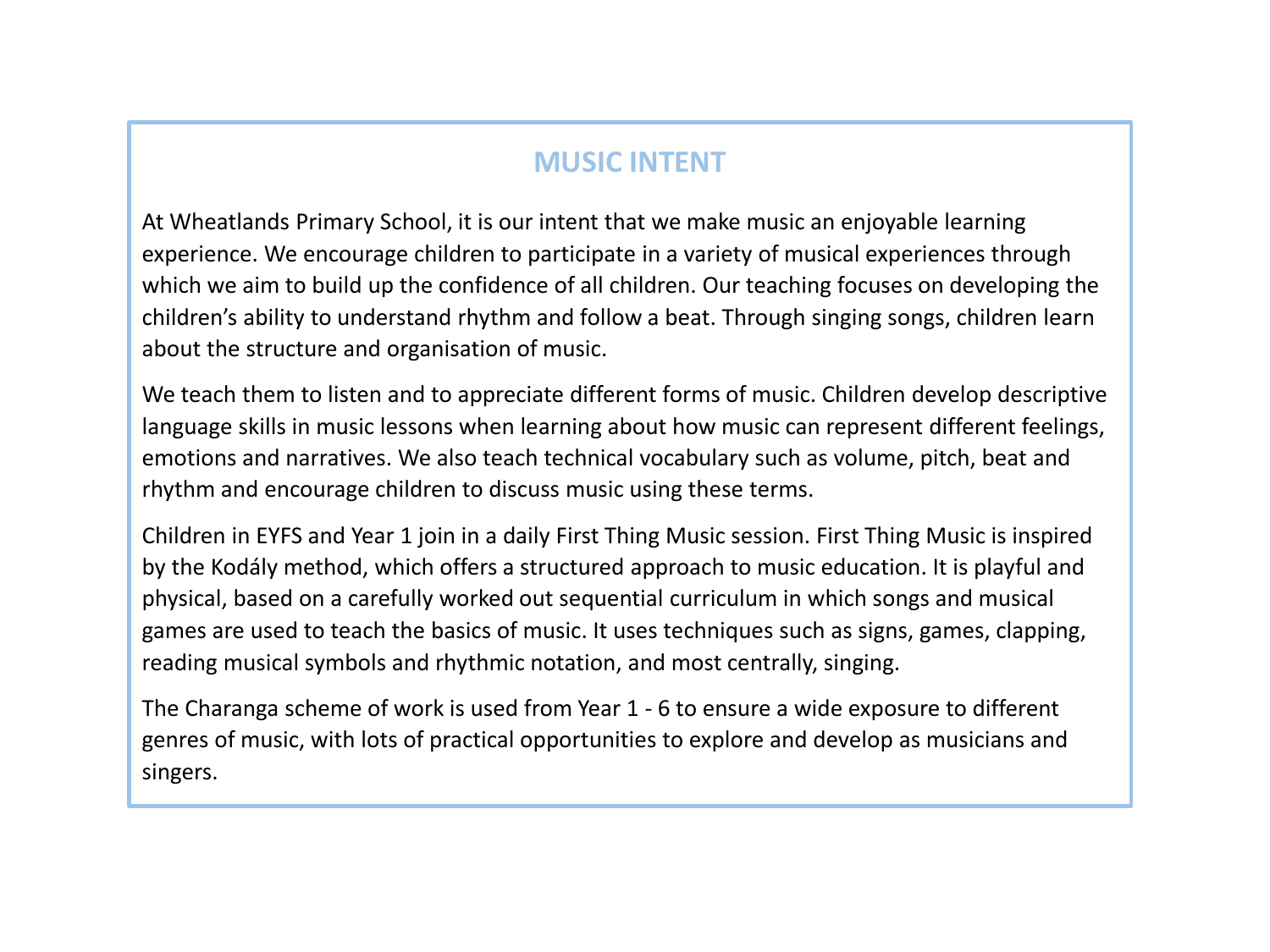|                                         | <b>Music: 3-4 Years</b>                                                                                                                                                                                                                                                                     |                                                                                                                                       |                                                                                                                                                                                                                 |                                                                                                                                                                                                                                                                                                                                               |  |
|-----------------------------------------|---------------------------------------------------------------------------------------------------------------------------------------------------------------------------------------------------------------------------------------------------------------------------------------------|---------------------------------------------------------------------------------------------------------------------------------------|-----------------------------------------------------------------------------------------------------------------------------------------------------------------------------------------------------------------|-----------------------------------------------------------------------------------------------------------------------------------------------------------------------------------------------------------------------------------------------------------------------------------------------------------------------------------------------|--|
| Singing<br><b>Playing an instrument</b> |                                                                                                                                                                                                                                                                                             |                                                                                                                                       | <b>Listening and appreciate</b>                                                                                                                                                                                 | <b>Create own music</b>                                                                                                                                                                                                                                                                                                                       |  |
| Curriculum<br><b>National</b>           | Pupils should be taught to<br>use their voices<br>expressively and<br>creatively by singing songs<br>and speaking chants and<br>rhymes                                                                                                                                                      | Pupils should be taught to<br>play tuned and untuned<br>instruments musically                                                         | Pupils should be taught to<br>listen with concentration<br>and understanding to a<br>range of high-quality live<br>and recorded music                                                                           | Pupils should be taught to<br>experiment with, create,<br>select and combine sounds<br>using the inter-related<br>dimensions of music                                                                                                                                                                                                         |  |
| Knowledge                               | Sing a large repertoire<br>$\bullet$<br>of songs.<br>Remember and sing<br>$\bullet$<br>entire songs.<br>Sing the pitch of a tone<br>$\bullet$<br>sung by another person<br>('pitch match)<br>Sing the melodic shape<br>(moving melody, such<br>as up and down and<br>up) of familiar songs. | Play instruments with<br>increasing control to<br>express their feelings.                                                             | Listen with increased<br>$\bullet$<br>attention and sounds.<br>Respond to what they<br>$\bullet$<br>have heard, expressing<br>their thoughts and<br>feelings.                                                   | Use large-muscle<br>$\bullet$<br>movements to wave flags<br>and streamers, paint and<br>make marks.<br>• Create their own songs, or<br>improvise a song around<br>one they know.                                                                                                                                                              |  |
| <b>Skills</b>                           | To sing along with a<br>$\bullet$<br>pre-recorded song and<br>add actions.<br>To sing along with the<br>$\bullet$<br>backing track.<br>Perform any of the<br>$\bullet$<br>nursery rhymes by<br>singing and adding<br>actions or dance.                                                      | Perform any nursery<br>$\bullet$<br>rhymes or songs adding a<br>simple instrumental part.<br>Record the performance<br>to talk about. | To learn that music can<br>touch your feelings.<br>To enjoy moving to music<br>by dancing, marching,<br>being animals or Pop<br>stars.<br>Listen to high-pithed and<br>low pitched sounds on a<br>glockenspiel. | Find the pulse by copying a<br>character in a nursery<br>rhyme, imaging a similar<br>character or object and<br>finding different ways to<br>keep the pulse.<br>Copy basic rhythm patterns<br>of single words, building to<br>short phrases from the<br>song/s.<br>Explore high and low using<br>voices and sounds of<br>characters in songs. |  |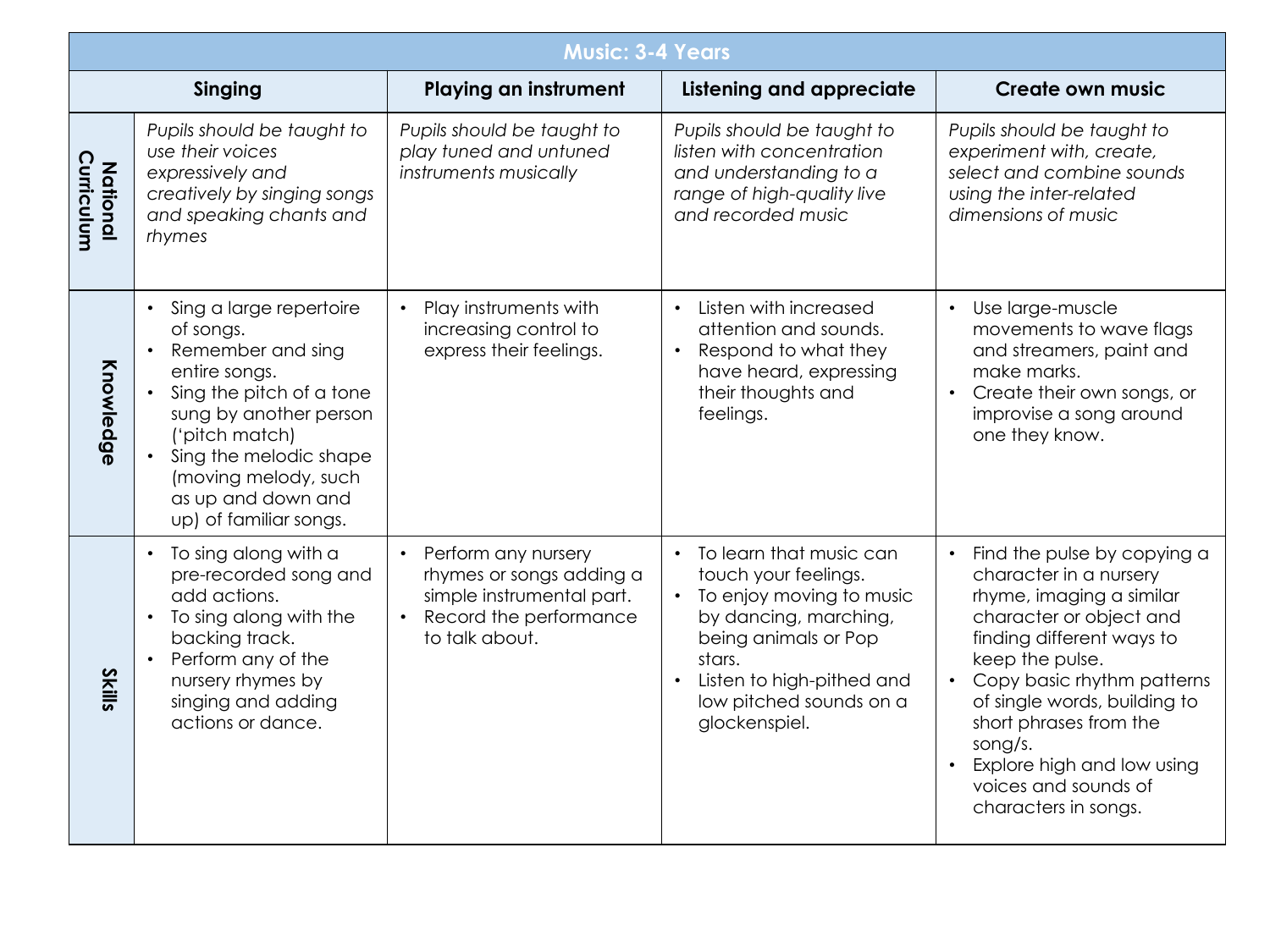|                               | <b>Music: Reception</b>                                                                                                                                                                                      |                                                                                                                                       |                                                                                                                                                                                                                  |                                                                                                                                                                                                                                                                                                                                                                                                                                                                                                                                                                                                                                              |  |
|-------------------------------|--------------------------------------------------------------------------------------------------------------------------------------------------------------------------------------------------------------|---------------------------------------------------------------------------------------------------------------------------------------|------------------------------------------------------------------------------------------------------------------------------------------------------------------------------------------------------------------|----------------------------------------------------------------------------------------------------------------------------------------------------------------------------------------------------------------------------------------------------------------------------------------------------------------------------------------------------------------------------------------------------------------------------------------------------------------------------------------------------------------------------------------------------------------------------------------------------------------------------------------------|--|
|                               | Singing                                                                                                                                                                                                      | <b>Playing an instrument</b>                                                                                                          | <b>Listening and appreciate</b>                                                                                                                                                                                  | <b>Create own music</b>                                                                                                                                                                                                                                                                                                                                                                                                                                                                                                                                                                                                                      |  |
| Curriculum<br><b>National</b> | Pupils should be taught to<br>use their voices expressively<br>and creatively by singing<br>songs and speaking chants<br>and rhymes                                                                          | Pupils should be taught to play<br>tuned and untuned instruments<br>musically                                                         | Pupils should be taught to listen<br>with concentration and<br>understanding to a range of<br>high-quality live and recorded<br>music                                                                            | Pupils should be taught to<br>experiment with, create, select<br>and combine sounds using the<br>inter-related dimensions of music                                                                                                                                                                                                                                                                                                                                                                                                                                                                                                           |  |
| Knowledge                     | sing or rap nursery rhymes<br>and simple songs from<br>memory.<br>Know songs have sections.                                                                                                                  | • A performance is sharing<br>music                                                                                                   | Know twenty nursery rhymes<br>off by heart<br>Know the stories of some of<br>$\bullet$<br>the nursery rhymes.                                                                                                    | Know that we can move with<br>the pulse of the music.<br>Know that the words of songs<br>can tell stories and paint<br>pictures.                                                                                                                                                                                                                                                                                                                                                                                                                                                                                                             |  |
| <b>Skills</b>                 | • To sing along with a pre-<br>recorded song and add<br>actions.<br>To sing along with the<br>$\bullet$<br>backing track.<br>Perform any of the nursery<br>rhymes by singing and<br>adding actions or dance. | Perform any nursery rhymes<br>or songs adding a simple<br>instrumental part.<br>Record the performance to<br>$\bullet$<br>talk about. | • To learn that music can<br>touch your feelings.<br>• To enjoy moving to music by<br>dancing, marching, being<br>animals or Pop stars.<br>Listen to high-pithed and low<br>pitched sounds on a<br>glockenspiel. | Find the pulse by copying a<br>character in a nursery rhyme,<br>imaging a similar character or<br>object and finding different<br>ways to keep the pulse.<br>Copy basic rhythm patterns of<br>single words, building to short<br>phrases from the song/s.<br>Explore high and low using<br>voices and sounds of<br>characters in songs.<br>Invent a pattern using one<br>pitched note, keep the pulse<br>throughout with a single note<br>and begin to create simple 2-<br>note patterns to accompany<br>the song.<br>Adding a 2-note melody to the<br>rhythm of the words. Playing<br>with two pitched notes to<br>invent musical patterns. |  |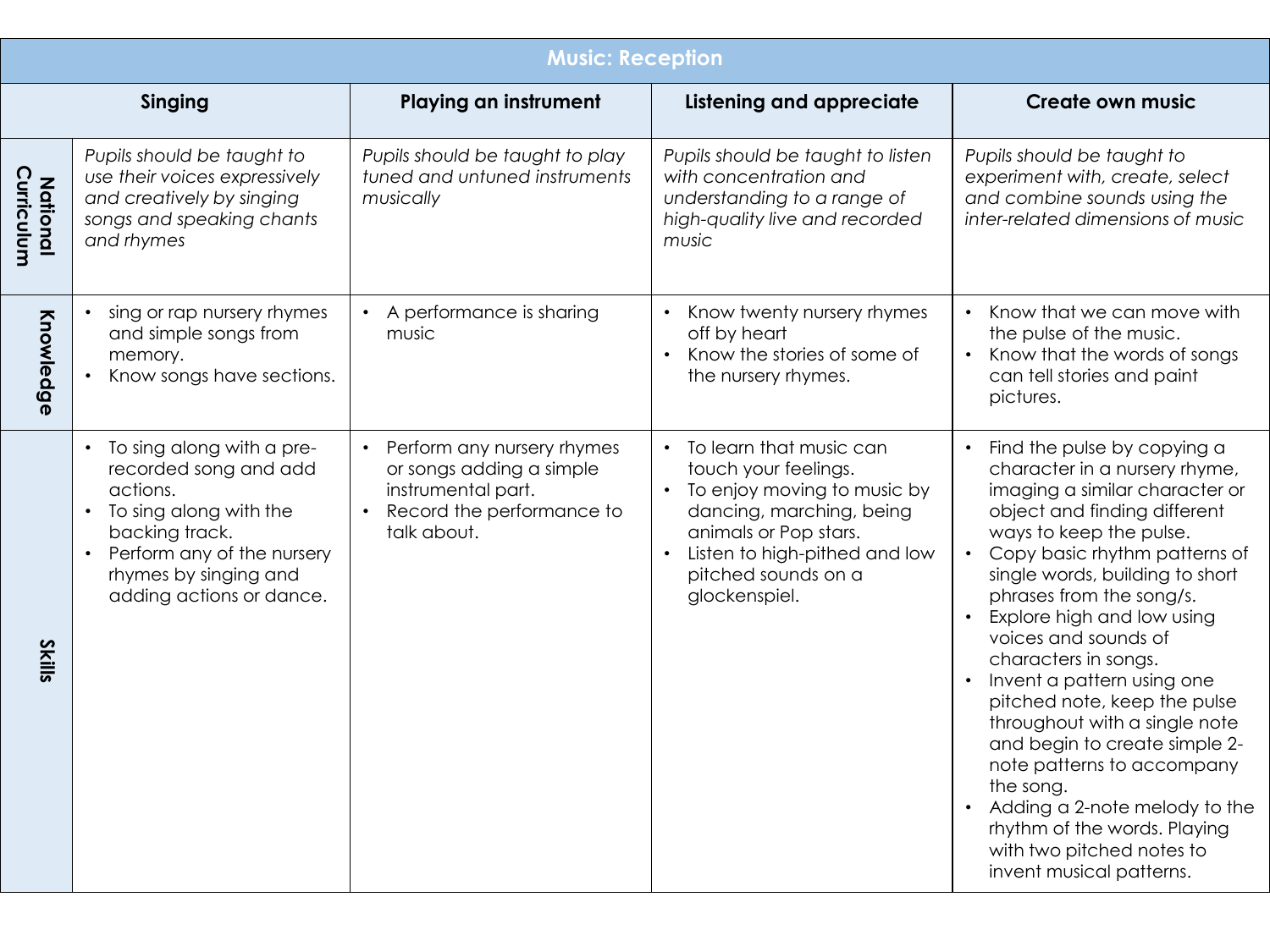|                               | <b>Music: Year 1</b>                                                                                                                                                                                                                                           |                                                                                                                                                                                                                                                                                                                                                                       |                                                                                                                                                      |                                                                                                                                                                        |  |
|-------------------------------|----------------------------------------------------------------------------------------------------------------------------------------------------------------------------------------------------------------------------------------------------------------|-----------------------------------------------------------------------------------------------------------------------------------------------------------------------------------------------------------------------------------------------------------------------------------------------------------------------------------------------------------------------|------------------------------------------------------------------------------------------------------------------------------------------------------|------------------------------------------------------------------------------------------------------------------------------------------------------------------------|--|
|                               | <b>Singing</b>                                                                                                                                                                                                                                                 | <b>Playing an instrument</b>                                                                                                                                                                                                                                                                                                                                          | <b>Listen and Appreciate</b>                                                                                                                         | <b>Create own music</b>                                                                                                                                                |  |
| Curriculum<br><b>National</b> | Pupils should be taught to use their<br>voices expressively and creatively<br>by singing songs and speaking<br>chants and rhymes                                                                                                                               | Pupils should be taught to<br>play tuned and untuned<br>instruments musically                                                                                                                                                                                                                                                                                         | Pupils should be taught to<br>listen with concentration and<br>understanding to a range of<br>high-quality live and<br>recorded music                | Pupils should be taught to<br>experiment with, create,<br>select and combine<br>sounds using the inter-<br>related dimensions of<br>music                              |  |
| Knowledge                     | Confidently sing or rap five songs<br>from memory and sing them in<br>unison.                                                                                                                                                                                  | Learn the names of the<br>notes in their instrumental<br>part from memory or when<br>written down.<br>Learn the names of the<br>instruments they are<br>playing.                                                                                                                                                                                                      | Know 5 songs off by heart.<br>Know what the songs are<br>about.<br>Know and recognise the<br>sound and names of some<br>of the instruments they use. | Composing is like<br>$\bullet$<br>writing a story with<br>music.<br>Know that everyone<br>can compose.                                                                 |  |
| <b>Skills</b>                 | -Learn about voices, singing notes<br>of different pitches (high and low).<br>-Learn that they can make different<br>types of sounds with their voices-<br>you can rap or say words in rhythm.<br>-Learn to start and stop singing<br>when following a leader. | -Treat instruments carefully<br>and with respect.<br>-Play a tuned instrumental<br>part with the song they<br>perform.<br>-Learn to play an instrumental<br>part that matches their<br>musical challenge, using one<br>of the differentiated parts<br>(one-note part, a simple part,<br>medium part).<br>-Listen to and follow musical<br>instructions from a leader. | -To learn how they can enjoy<br>moving to music by dancing,<br>marching, being animals or<br>pop stars.                                              | -Help to create a simple<br>melody using one, two or<br>three notes.<br>-Learn how the notes of<br>the composition can be<br>written down and<br>changed if necessary. |  |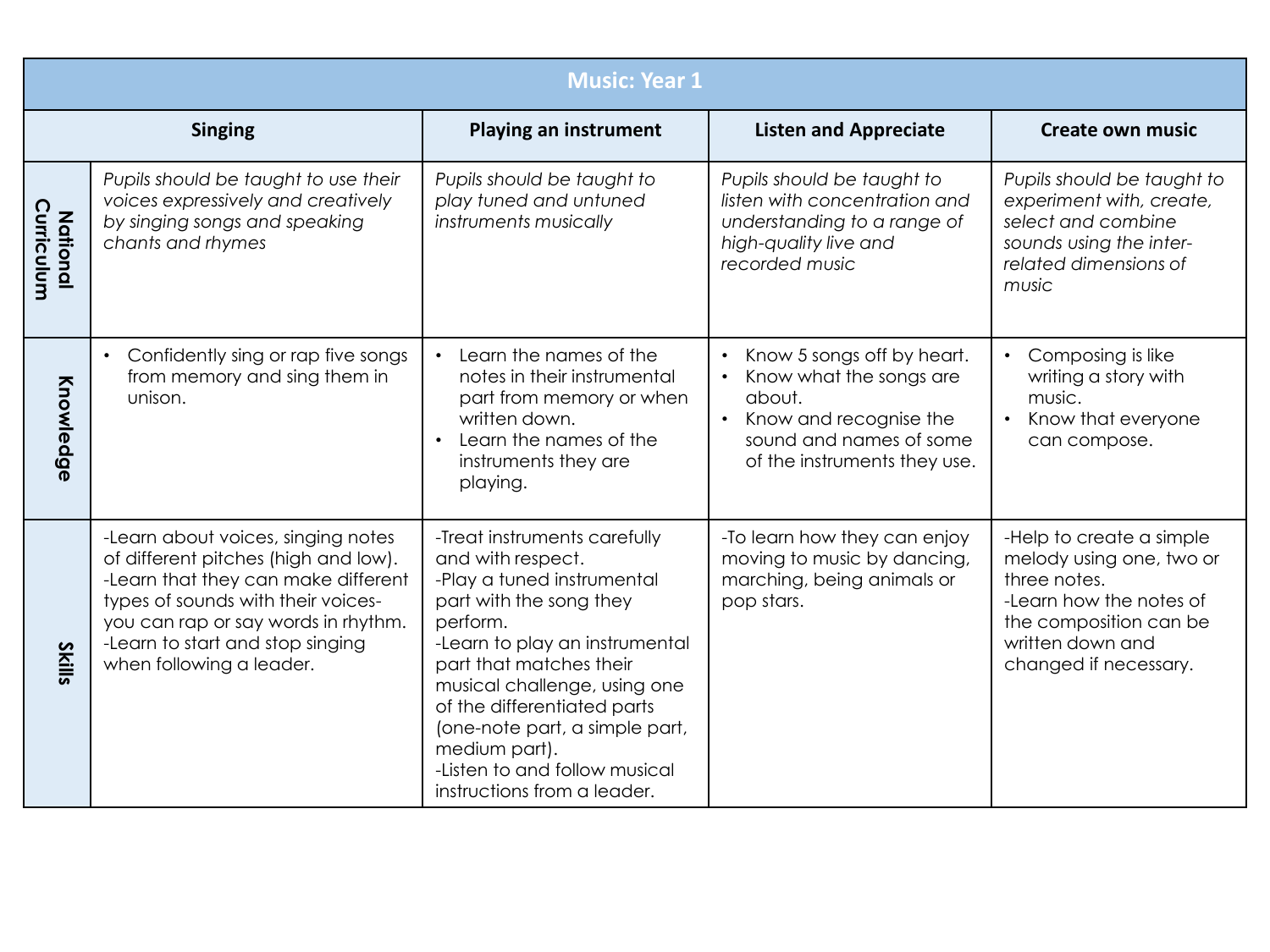|                               | <b>Music: Year 2</b>                                                                                                                                                                                                                                                                                                 |                                                                                                                                                                                                                                                                                                                                                    |                                                                                                                                                                         |                                                                                                                                                                                                        |  |
|-------------------------------|----------------------------------------------------------------------------------------------------------------------------------------------------------------------------------------------------------------------------------------------------------------------------------------------------------------------|----------------------------------------------------------------------------------------------------------------------------------------------------------------------------------------------------------------------------------------------------------------------------------------------------------------------------------------------------|-------------------------------------------------------------------------------------------------------------------------------------------------------------------------|--------------------------------------------------------------------------------------------------------------------------------------------------------------------------------------------------------|--|
|                               | <b>Singing</b>                                                                                                                                                                                                                                                                                                       | <b>Playing an instrument</b>                                                                                                                                                                                                                                                                                                                       | <b>Listen and Appreciate</b>                                                                                                                                            | <b>Create own music</b>                                                                                                                                                                                |  |
| Curriculum<br><b>National</b> | Pupils should be taught to use their<br>voices expressively and creatively<br>by singing songs and speaking<br>chants and rhymes                                                                                                                                                                                     | Pupils should be taught to<br>play tuned and untuned<br>instruments musically                                                                                                                                                                                                                                                                      | Pupils should be taught to<br>listen with concentration and<br>understanding to a range of<br>high-quality live and<br>recorded music                                   | Pupils should be taught to<br>experiment with, create,<br>select and combine<br>sounds using the inter-<br>related dimensions of<br>music                                                              |  |
| Knowledge                     | Confidently know and sing five<br>$\bullet$<br>songs from memory.<br>Know that unison is everyone<br>$\bullet$<br>singing at the same time.<br>Songs include other ways of<br>using the voice e.g. (spoken<br>word).<br>Know why we need to warm up<br>our voices.                                                   | Learn the names of the<br>$\bullet$<br>notes in their instrumental<br>part from memory or when<br>written down.<br>Know the names of<br>$\bullet$<br>untuned percussion<br>instruments played in class.                                                                                                                                            | Know five songs off by<br>$\bullet$<br>heart.<br>Know some songs have a<br>chorus or a response/<br>answer part.<br>Know that songs have a<br>musical style.            | Composing is like<br>$\bullet$<br>writing a story with<br>music.<br>Know that everyone<br>$\bullet$<br>can compose.                                                                                    |  |
| <b>Skills</b>                 | -Learn about voices singing notes<br>of different pitches (high-low).<br>-learn that they can make different<br>types of sounds with their voices-<br>you can rap (spoken word with<br>rhythm).<br>-Learn to find a comfortable<br>singing position.<br>-Learn to start and stop singing<br>when following a leader. | -Treat instruments carefully<br>and with respect.<br>-Learn to play a tuned<br>instrumental part that<br>matches their musical<br>challenge, using one of the<br>differentiated parts (a one-<br>note, simple or medium part).<br>-Play the part in time with the<br>steady pulse.<br>-Listen to and follow musical<br>instructions from a leader. | -To learn how they can enjoy<br>moving to music by dancing,<br>marching, being animals or<br>pop stars.<br>-To learn how songs can tell a<br>story or describe an idea. | -Help create three simple<br>melodies with the Units<br>using one, three or five<br>different notes.<br>-Learn how the notes of<br>the composition can be<br>written down and<br>changed if necessary. |  |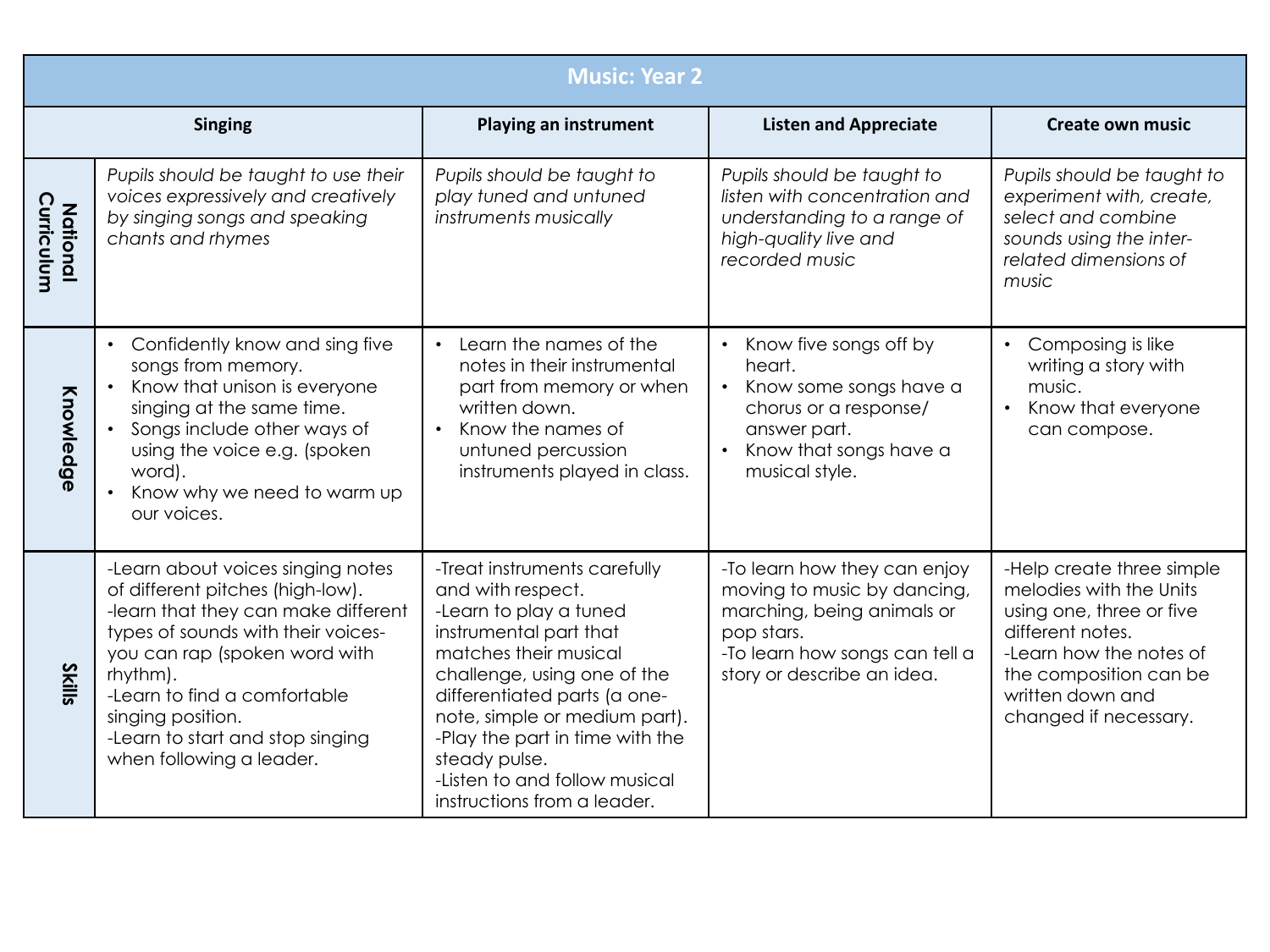|                        | <b>Music: Year 3</b>                                                                                                                                                                                                                                                                                                                                                                                                                                                                                                                                                                                                                                                                          |                                                                                                                                                                                                                                                                                                                                                                                                                                                                                                                                         |                                                                                                                                                                                                                                                                                                                                                                                                                                                                                                                                      |  |  |  |
|------------------------|-----------------------------------------------------------------------------------------------------------------------------------------------------------------------------------------------------------------------------------------------------------------------------------------------------------------------------------------------------------------------------------------------------------------------------------------------------------------------------------------------------------------------------------------------------------------------------------------------------------------------------------------------------------------------------------------------|-----------------------------------------------------------------------------------------------------------------------------------------------------------------------------------------------------------------------------------------------------------------------------------------------------------------------------------------------------------------------------------------------------------------------------------------------------------------------------------------------------------------------------------------|--------------------------------------------------------------------------------------------------------------------------------------------------------------------------------------------------------------------------------------------------------------------------------------------------------------------------------------------------------------------------------------------------------------------------------------------------------------------------------------------------------------------------------------|--|--|--|
|                        | Performing                                                                                                                                                                                                                                                                                                                                                                                                                                                                                                                                                                                                                                                                                    | Compose                                                                                                                                                                                                                                                                                                                                                                                                                                                                                                                                 | <b>Listen</b>                                                                                                                                                                                                                                                                                                                                                                                                                                                                                                                        |  |  |  |
| National<br>Curriculum | play and perform in solo and ensemble<br>contexts, using their voices and playing<br>musical instruments with increasing<br>accuracy, fluency, control and expression                                                                                                                                                                                                                                                                                                                                                                                                                                                                                                                         | improvise and compose music for a<br>range of purposes using the inter-<br>related dimensions of music                                                                                                                                                                                                                                                                                                                                                                                                                                  | listen with attention to detail and recall<br>sounds with increasing aural memory                                                                                                                                                                                                                                                                                                                                                                                                                                                    |  |  |  |
| Knowledge              | Know performing is sharing music with<br>$\bullet$<br>other people, an audience.<br>Know a performance doesn't have to<br>$\bullet$<br>be a drama! It can be to one person or<br>to each other.<br>Understand you need to know and<br>$\bullet$<br>have planned everything that will be<br>performed.<br>Know you must sing or rap the words<br>$\bullet$<br>clearly and play with confidence.<br>Know a performance can be a special<br>occasion and involve an audience<br>including people you don't know.<br>Know It is planned and different for<br>$\bullet$<br>each occasion.<br>Know it involves communicating<br>$\bullet$<br>feelings, thoughts and ideas about the<br>song/ music. | Understand a composition of music<br>that is created by you and kept in<br>some way. It's like writing a story. It<br>can be played or performed again<br>to your friends.<br>Know different ways of recording<br>compositions (letter names, symbols,<br>audio etc.)                                                                                                                                                                                                                                                                   | Know five songs from memory and<br>$\bullet$<br>who sang them or wrote them.<br>Know the style of five songs.<br>$\bullet$<br>Choose one song and be able to talk<br>$\bullet$<br>about:<br>Its lyrics: what the song is about<br>$\omega$<br>Any musical dimensions featured in<br>$\blacksquare$<br>the song, and where they are used<br>(texture, dynamic, tempo, rhythm<br>and pitch)<br>Identify the main sections of the song<br>(introduction, verse, chorus etc.)<br>Name some of the instruments they<br>heard in the song. |  |  |  |
| <b>Skills</b>          | To choose what to perform and create<br>$\bullet$<br>a programme.<br>To communicate the meaning of the<br>$\bullet$<br>words and clearly articulate them.<br>To talk about the best place to be when<br>$\bullet$<br>performing and how to stand or sit.<br>To record the performance and say<br>$\bullet$<br>how they were feeling, what they were<br>pleased with what they would change<br>and why.                                                                                                                                                                                                                                                                                        | Help create at least one simple<br>melody using one, three or five<br>different notes.<br>Plan and create a section of music<br>that can be performed within the<br>context of the unit song. -- Talk about<br>how it was created.<br>Listen to and reflect upon the<br>developing composition and make<br>musical decisions about pulse,<br>rhythm, pitch, dynamics and tempo.<br>Record the composition in any way<br>appropriate that recognises the<br>connection between sound and<br>symbol (e.g. graphic/pictorial<br>notation). | • To confidently identify and move to<br>the pulse.<br>• To think about what the words of a<br>song mean.<br>• To take it in turn to discuss how the<br>song makes them feel.<br>Listen carefully and respectfully to<br>other people's thoughts about the<br>music                                                                                                                                                                                                                                                                  |  |  |  |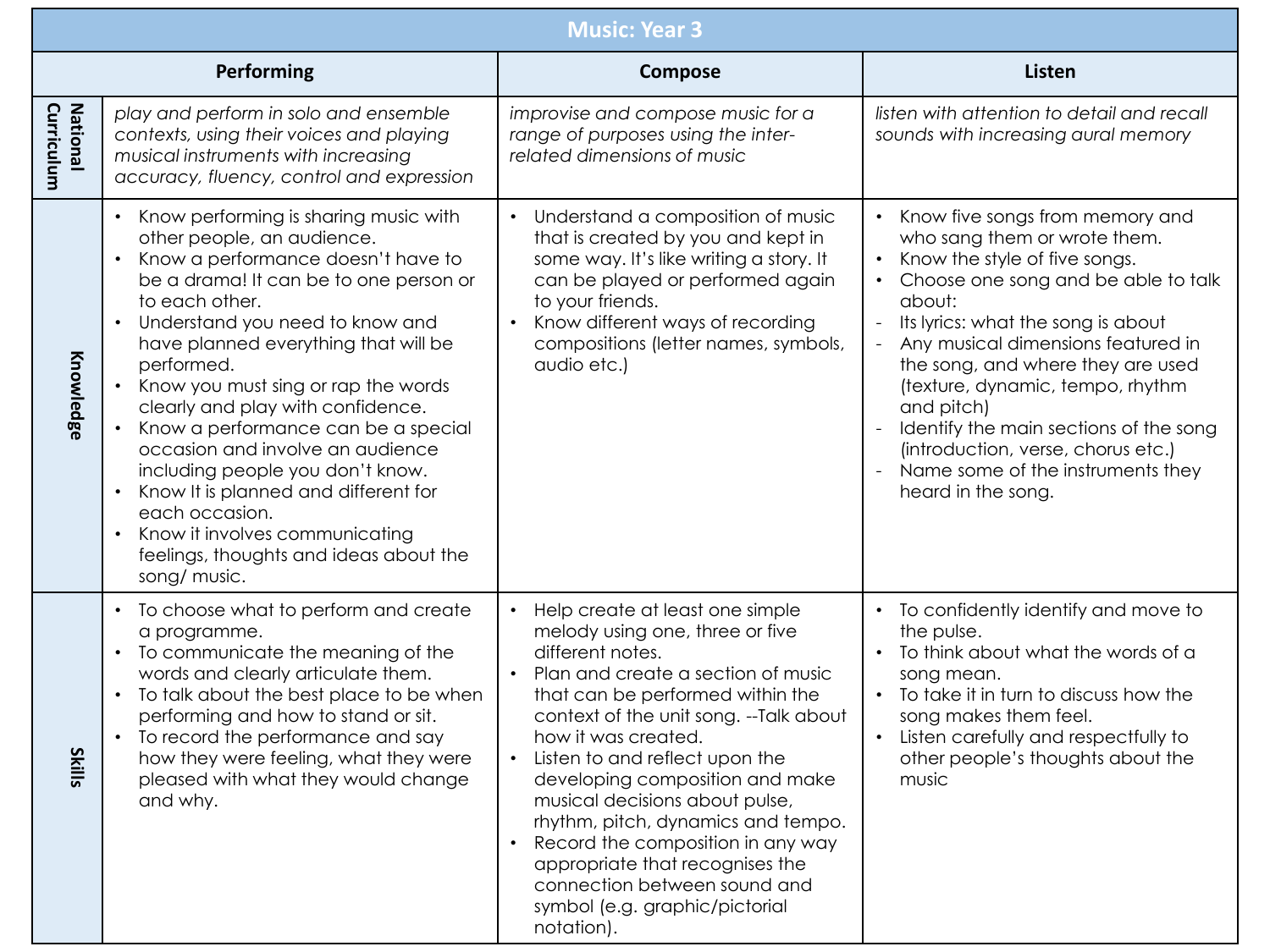|                               | <b>Music: Year 3</b>                                                                                                                                                                                                                                                                                                                                                                               |                                                                                                                                                                                                                                                                                                                                                                           |                                                       |  |  |
|-------------------------------|----------------------------------------------------------------------------------------------------------------------------------------------------------------------------------------------------------------------------------------------------------------------------------------------------------------------------------------------------------------------------------------------------|---------------------------------------------------------------------------------------------------------------------------------------------------------------------------------------------------------------------------------------------------------------------------------------------------------------------------------------------------------------------------|-------------------------------------------------------|--|--|
|                               | Use and understand                                                                                                                                                                                                                                                                                                                                                                                 | <b>Appreciate</b>                                                                                                                                                                                                                                                                                                                                                         | <b>History of music</b>                               |  |  |
| Curriculum<br><b>National</b> | use and understand staff and other<br>musical notations                                                                                                                                                                                                                                                                                                                                            | appreciate and understand a wide range of<br>high-quality live and recorded music drawn<br>from different traditions and from great<br>composers and musicians                                                                                                                                                                                                            | develop an understanding of the<br>history of music   |  |  |
| Knowledge                     | Know and be able to talk about:<br>- The instruments used in class (a<br>glockenspiel, a recorder)                                                                                                                                                                                                                                                                                                 | Know that singing in a group can be called a<br>choir<br>Know a leader or conductor is a person who<br>the choir or group follow<br>Know songs can make you feel different<br>things e.g. happy, energetic or sad<br>Know that singing as part of an ensemble or<br>large group is fun, but that you must listen to<br>each other<br>Know why you must warm up your voice | Recognise the work of at least one<br>famous composer |  |  |
| <b>Skills</b>                 | • To treat instruments carefully and<br>with respect.<br>Play any one, or all of four,<br>differentiated parts on a tuned<br>instrument - a one-note, simple or<br>medium part or the melody of the<br>song) from memory or using<br>notation.<br>• To rehearse and perform their part<br>within the context of the Unit song.<br>• To listen to and follow musical<br>instructions from a leader. | To sing in unison and in simple two-parts.<br>To demonstrate a good singing posture.<br>To follow a leader when singing.<br>To enjoy exploring singing solo.<br>To sing with awareness of being 'in tune'.<br>• To have an awareness of the pulse internally<br>when singing.                                                                                             |                                                       |  |  |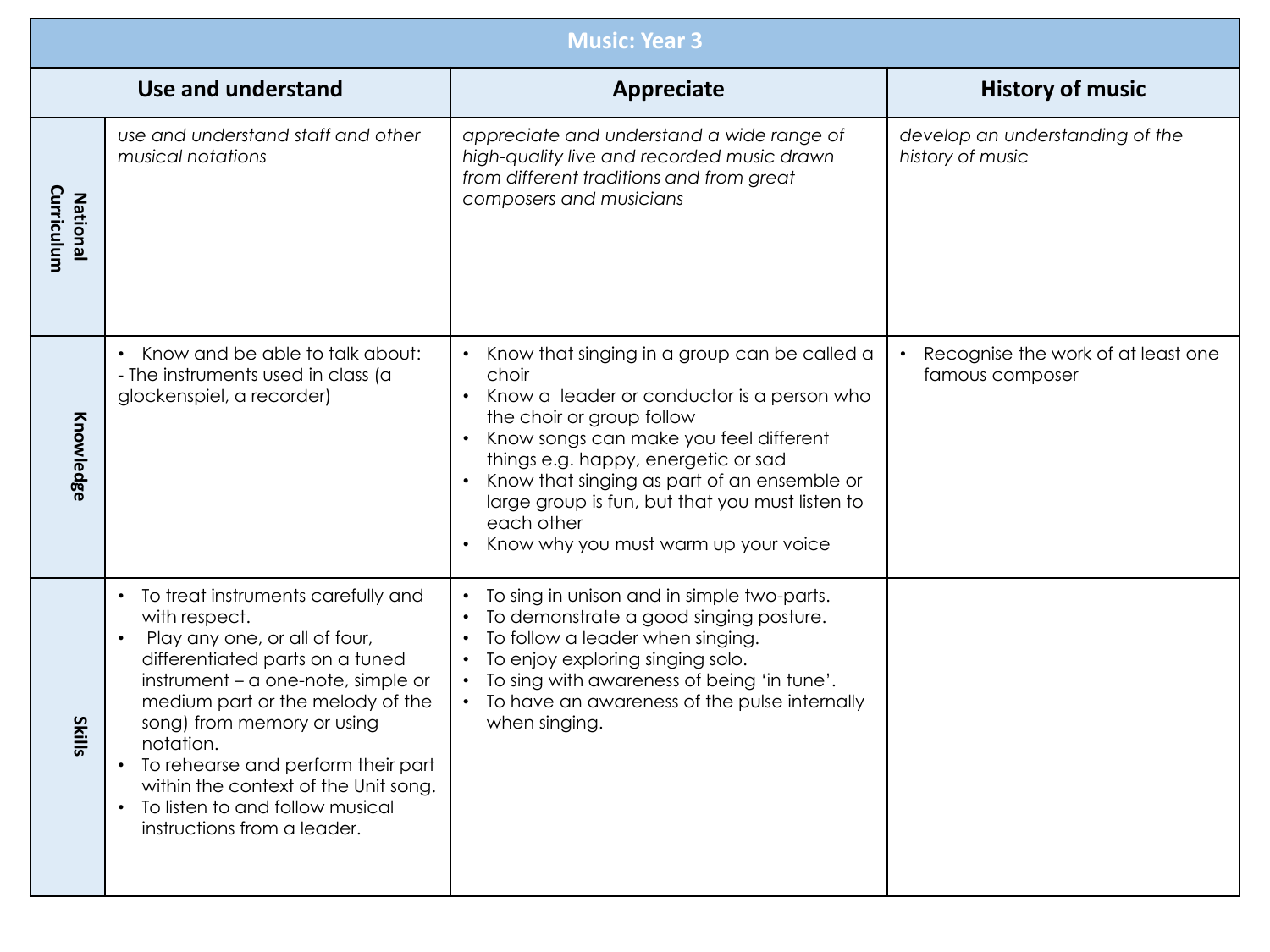|                               | <b>Music: Year 4</b>                                                                                                                                                                                                                                                                                                                                                                                                                                                                                                                                                                                                                                  |                                                                                                                                                                                                                                                                                                                                                                                                                                                                                                                                       |                                                                                                                                                                                                                                                                                                                                                                                                                                                                                                                                                                                 |  |  |
|-------------------------------|-------------------------------------------------------------------------------------------------------------------------------------------------------------------------------------------------------------------------------------------------------------------------------------------------------------------------------------------------------------------------------------------------------------------------------------------------------------------------------------------------------------------------------------------------------------------------------------------------------------------------------------------------------|---------------------------------------------------------------------------------------------------------------------------------------------------------------------------------------------------------------------------------------------------------------------------------------------------------------------------------------------------------------------------------------------------------------------------------------------------------------------------------------------------------------------------------------|---------------------------------------------------------------------------------------------------------------------------------------------------------------------------------------------------------------------------------------------------------------------------------------------------------------------------------------------------------------------------------------------------------------------------------------------------------------------------------------------------------------------------------------------------------------------------------|--|--|
|                               | Performing                                                                                                                                                                                                                                                                                                                                                                                                                                                                                                                                                                                                                                            | <b>Compose</b>                                                                                                                                                                                                                                                                                                                                                                                                                                                                                                                        | <b>Listen</b>                                                                                                                                                                                                                                                                                                                                                                                                                                                                                                                                                                   |  |  |
| Curriculum<br><b>National</b> | Play and perform in solo and ensemble<br>contexts, using their voices and playing<br>musical instruments with increasing<br>accuracy, fluency, control and expression                                                                                                                                                                                                                                                                                                                                                                                                                                                                                 | Improvise and compose music for a range<br>of purposes using the inter-related<br>dimensions of music                                                                                                                                                                                                                                                                                                                                                                                                                                 | Listen with attention to detail and recall<br>sounds with increasing aural memory                                                                                                                                                                                                                                                                                                                                                                                                                                                                                               |  |  |
| Knowledge                     | Know performing is sharing music with<br>$\bullet$<br>other people, an audience<br>Know a performance doesn't have to be<br>a drama! It can be to one person or to<br>each other<br>Know you need to know and have<br>$\bullet$<br>planned everything that will be<br>performed<br>Know you must sing or rap the words<br>clearly and play with confidence<br>Know a performance can be a special<br>occasion and involve an audience<br>including of people you don't know<br>Know it is planned and different for each<br>$\bullet$<br>occasion<br>Know it involves communicating feelings,<br>$\bullet$<br>thoughts and ideas about the song/music | Know a composition is music that is<br>created by you and kept in some way.<br>It's like writing a story. It can be played or<br>performed again to your friends.<br>Know different ways of recording<br>compositions (letter names, symbols,<br>audio etc.)                                                                                                                                                                                                                                                                          | Know five songs from memory and<br>who sang them or wrote them.<br>Know the style of the five songs.<br>Choose one song and be able to talk<br>about:<br>Some of the style indicators of that<br>song (musical characteristics that give<br>the song its style).<br>The lyrics: what the song is about.<br>Any musical dimensions featured in<br>the song and where they are used<br>(texture, dynamic, tempo, rhythm and<br>pitch).<br>Identify the main sections of the song<br>(introduction, verse, chorus etc).<br>Name some of the instruments they<br>heard in the song. |  |  |
| <b>Skills</b>                 | To choose what to perform and create a<br>$\bullet$<br>programme.<br>Present a musical performance designed<br>$\bullet$<br>to capture the audience.<br>To communicate the meaning of the<br>$\bullet$<br>words and clearly articulate them.<br>To talk about the best place to be when<br>$\bullet$<br>performing and how to stand<br>or sit.<br>To record the performance and say how<br>they were feeling, what they were<br>pleased with what they would change<br>and why.                                                                                                                                                                       | Help create at least one simple melody<br>using one, three or all five<br>different notes.<br>Plan and create a section of music that<br>can be performed within the<br>context of the unit song.<br>Talk about how it was created.<br>Listen to and reflect upon the<br>developing composition and make<br>musical decisions about pulse, rhythm,<br>pitch, dynamics and tempo.<br>Record the composition in any way<br>appropriate that recognises the<br>connection between sound and symbol<br>(e.g. graphic/pictorial notation). | To confidently identify and move to<br>the pulse.<br>To talk about the musical dimensions<br>working together in the Unit songs eg<br>if the song gets louder in the chorus<br>(dynamics).<br>Talk about the music and how it<br>makes them feel.<br>Listen carefully and respectfully to<br>other people's thoughts about the<br>music.<br>-When you talk try to use musical<br>$\bullet$<br>words.                                                                                                                                                                            |  |  |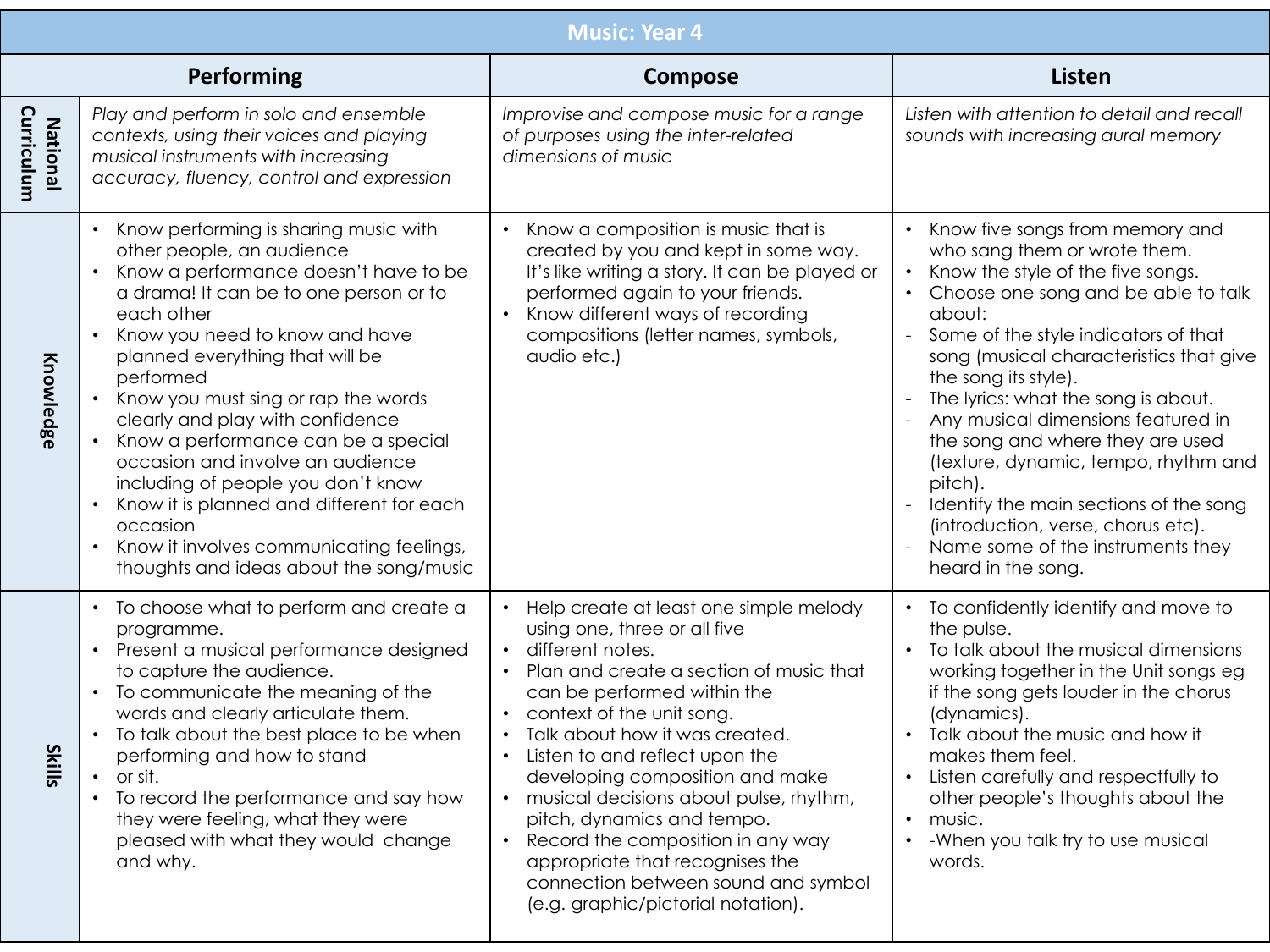| <b>Music: Year 4</b>          |                                                                                                                                                                                                                                                                                                                                                                                                                                                                                                           |                                                                                                                                                                                                                                                                                                                                                                                                                                                                                                                     |                                                                       |  |
|-------------------------------|-----------------------------------------------------------------------------------------------------------------------------------------------------------------------------------------------------------------------------------------------------------------------------------------------------------------------------------------------------------------------------------------------------------------------------------------------------------------------------------------------------------|---------------------------------------------------------------------------------------------------------------------------------------------------------------------------------------------------------------------------------------------------------------------------------------------------------------------------------------------------------------------------------------------------------------------------------------------------------------------------------------------------------------------|-----------------------------------------------------------------------|--|
|                               | Use and understand                                                                                                                                                                                                                                                                                                                                                                                                                                                                                        | Appreciate                                                                                                                                                                                                                                                                                                                                                                                                                                                                                                          | <b>History of music</b>                                               |  |
| Curriculum<br><b>National</b> | Use and understand staff and other<br>musical notations                                                                                                                                                                                                                                                                                                                                                                                                                                                   | Appreciate and understand a wide range of<br>high-quality live and recorded music drawn<br>from different traditions and from great<br>composers and musicians                                                                                                                                                                                                                                                                                                                                                      | Develop an understanding of the<br>history of music                   |  |
| Knowledge                     | To know the instruments used in<br>class (a glockenspiel, recorder or<br>xylophone).<br>Know other instruments they might<br>play or be played in a band or<br>orchestra or by their friends.                                                                                                                                                                                                                                                                                                             | Know that singing in a group can be<br>called a choir<br>Know a leader or conductor is a person<br>$\bullet$<br>who the choir or group follow<br>Know songs can make you feel different<br>$\bullet$<br>things e.g. happy, energetic or sad<br>Know singing as part of an ensemble or<br>$\bullet$<br>large group is fun, but that you must listen<br>to each other<br>Know that texture is how a solo singer<br>$\bullet$<br>makes a thinner texture than a large<br>group<br>Know why you must warm up your voice | Begin to identify the style of work<br>of Beethoven, Mozart and Elgar |  |
| <b>Skills</b>                 | • To treat instruments carefully and<br>with respect.<br>Play any one, or all four,<br>differentiated parts on a tuned<br>instrument – a one-note, simple or<br>medium part or the melody of the<br>song from memory or using<br>notation. - To rehearse and perform<br>their part within the context of the<br>Unit song.<br>To listen to and follow musical<br>instructions from a leader.<br>To experience leading the playing<br>by making sure everyone plays in<br>the playing section of the song. | • To sing in unison and in simple two-parts.<br>To demonstrate a good singing posture.<br>To follow a leader when singing.<br>To enjoy exploring singing solo.<br>To sing with awareness of being 'in tune'.<br>$\bullet$<br>To rejoin the song if lost.<br>$\bullet$<br>To listen to the group when singing.                                                                                                                                                                                                       |                                                                       |  |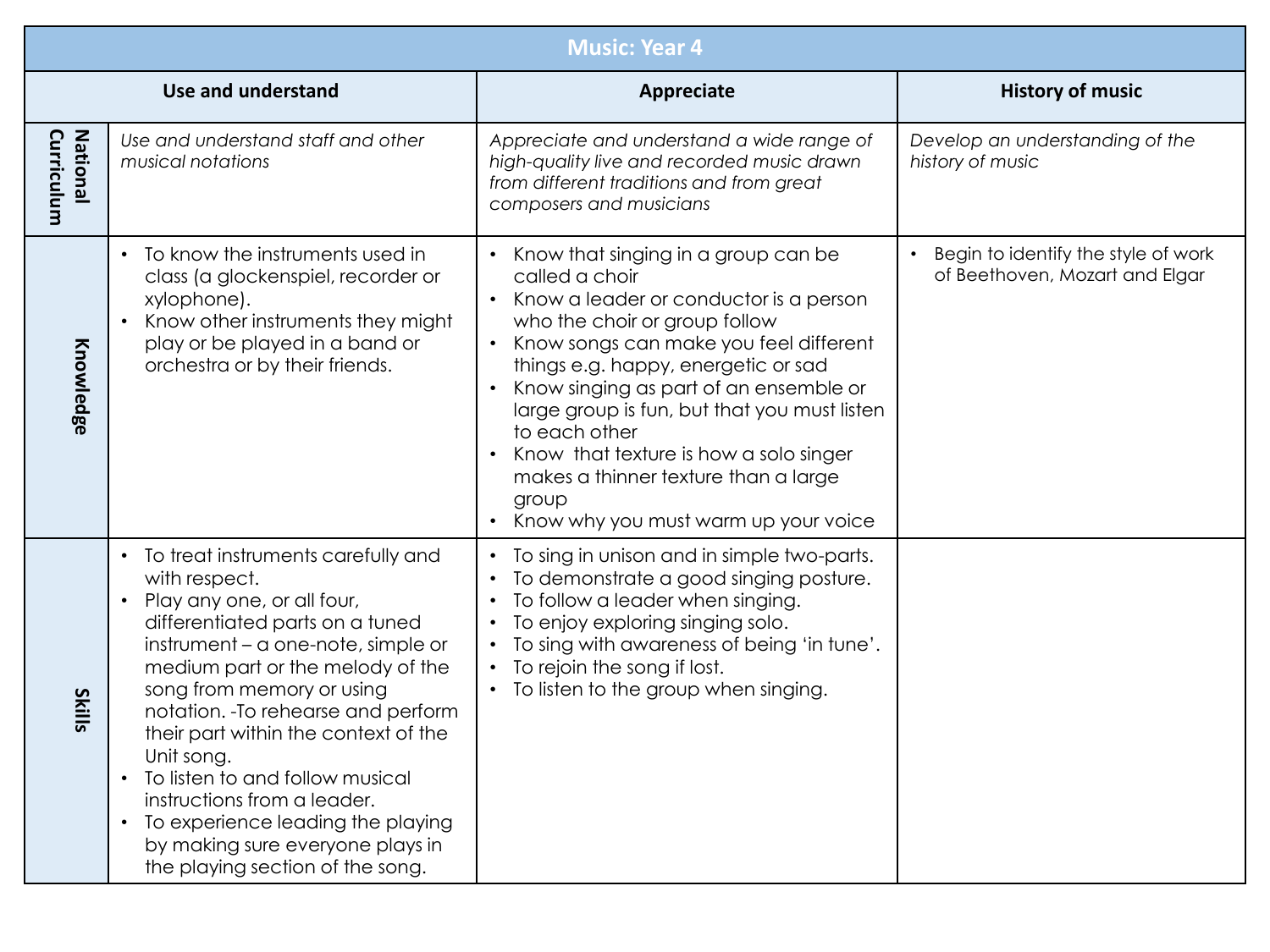|                               | <b>Music: Year 5</b>                                                                                                                                                                                                                                                                                                                                                                                                                                                                                                                                                                                                                                  |                                                                                                                                                                                                                                                                                                                                                                                                                                                                                                                                                             |                                                                                                                                                                                                                                                                                                                                                                                                                                                                                                                                                                                                                                                                                                                                                                                                             |  |  |
|-------------------------------|-------------------------------------------------------------------------------------------------------------------------------------------------------------------------------------------------------------------------------------------------------------------------------------------------------------------------------------------------------------------------------------------------------------------------------------------------------------------------------------------------------------------------------------------------------------------------------------------------------------------------------------------------------|-------------------------------------------------------------------------------------------------------------------------------------------------------------------------------------------------------------------------------------------------------------------------------------------------------------------------------------------------------------------------------------------------------------------------------------------------------------------------------------------------------------------------------------------------------------|-------------------------------------------------------------------------------------------------------------------------------------------------------------------------------------------------------------------------------------------------------------------------------------------------------------------------------------------------------------------------------------------------------------------------------------------------------------------------------------------------------------------------------------------------------------------------------------------------------------------------------------------------------------------------------------------------------------------------------------------------------------------------------------------------------------|--|--|
|                               | Performing                                                                                                                                                                                                                                                                                                                                                                                                                                                                                                                                                                                                                                            | Compose                                                                                                                                                                                                                                                                                                                                                                                                                                                                                                                                                     | <b>Listen</b>                                                                                                                                                                                                                                                                                                                                                                                                                                                                                                                                                                                                                                                                                                                                                                                               |  |  |
| <b>National</b><br>Curriculum | Play and perform in solo and ensemble<br>contexts, using their voices and playing<br>musical instruments with increasing<br>accuracy, fluency, control and expression                                                                                                                                                                                                                                                                                                                                                                                                                                                                                 | Improvise and compose music for a range<br>of purposes using the inter-related<br>dimensions of music                                                                                                                                                                                                                                                                                                                                                                                                                                                       | Listen with attention to detail and recall sounds with<br>increasing aural memory                                                                                                                                                                                                                                                                                                                                                                                                                                                                                                                                                                                                                                                                                                                           |  |  |
| Knowledge                     | Know that performing is sharing<br>$\bullet$<br>music with other people, an<br>audience<br>Know a performance doesn't have<br>$\bullet$<br>to be a drama! It can be to one<br>person or to each other<br>Know everything that will be<br>$\bullet$<br>performed must be planned and<br>learned<br>Know you must sing or rap the words<br>clearly and play with confidence<br>Know a performance can be a<br>special occasion and involve an<br>audience including of people you<br>don't know - It is planned and<br>different for each occasion<br>Know a performance involves<br>communicating ideas, thoughts and<br>feelings about the song/music | Know that a composition: music that<br>$\bullet$<br>is created by you and kept in some<br>way. It's like writing a story. It can be<br>played or performed again to your<br>friends.<br>Know that a composition has pulse,<br>$\bullet$<br>rhythm and pitch that work together<br>and are shaped by tempo, dynamics,<br>texture and structure<br>Know that notation is the connection<br>$\bullet$<br>between sound and symbol                                                                                                                              | Know five songs from memory, who sang or wrote<br>$\bullet$<br>them, when they were written and, if possible,<br>why? - To know the style of the five songs and to<br>name other songs from the Units in those styles.<br>To choose two or three other songs and be able<br>$\bullet$<br>to talk about:<br>-Some of the style indicators of the songs (musical<br>characteristics that give the songs their style)<br>-The lyrics: what the songs are about<br>Any musical dimensions featured in the songs and<br>where they are used (texture, dynamics, tempo,<br>rhythm and pitch)<br>Identify the main sections of the songs (intro,<br>verse, chorus etc.)<br>Name some of the instruments they heard in the<br>songs<br>The historical context of the songs. What else was<br>going on at this time? |  |  |
| <b>Skills</b>                 | To choose what to perform and<br>$\bullet$<br>create a programme.<br>To communicate the meaning of the<br>$\bullet$<br>words and clearly articulate them.<br>To talk about the venue and how to<br>$\bullet$<br>use it to best effect.<br>To record the performance and<br>compare it to a previous<br>performance.<br>To discuss and talk musically about it<br>$\bullet$<br>- "What went well?" and "It would<br>have been even better if?"                                                                                                                                                                                                         | Create simple melodies using up to<br>$\bullet$<br>five different notes and simple<br>rhythms that work musically with the<br>style of the Unit song. - Explain the<br>keynote or home note and the<br>structure of the melody.<br>Listen to and reflect upon the<br>$\bullet$<br>developing composition and make<br>musical decisions about how the<br>melody connects with the song.<br>Record the composition in any way<br>$\bullet$<br>appropriate that recognises the<br>connection between sound and<br>symbol (e.g. graphic/pictorial<br>notation). | To identify and move to the pulse with ease.<br>To think about the message of songs.<br>To compare two songs in the same style, talking<br>$\bullet$<br>about what stands out musically in each of them,<br>their similarities and differences.<br>Listen carefully and respectfully to other people's<br>thoughts about the music.<br>When you talk try to use musical words.<br>• To talk about the musical dimensions working<br>together in the Unit songs.<br>Talk about the music and how it makes you feel.<br>$\bullet$                                                                                                                                                                                                                                                                             |  |  |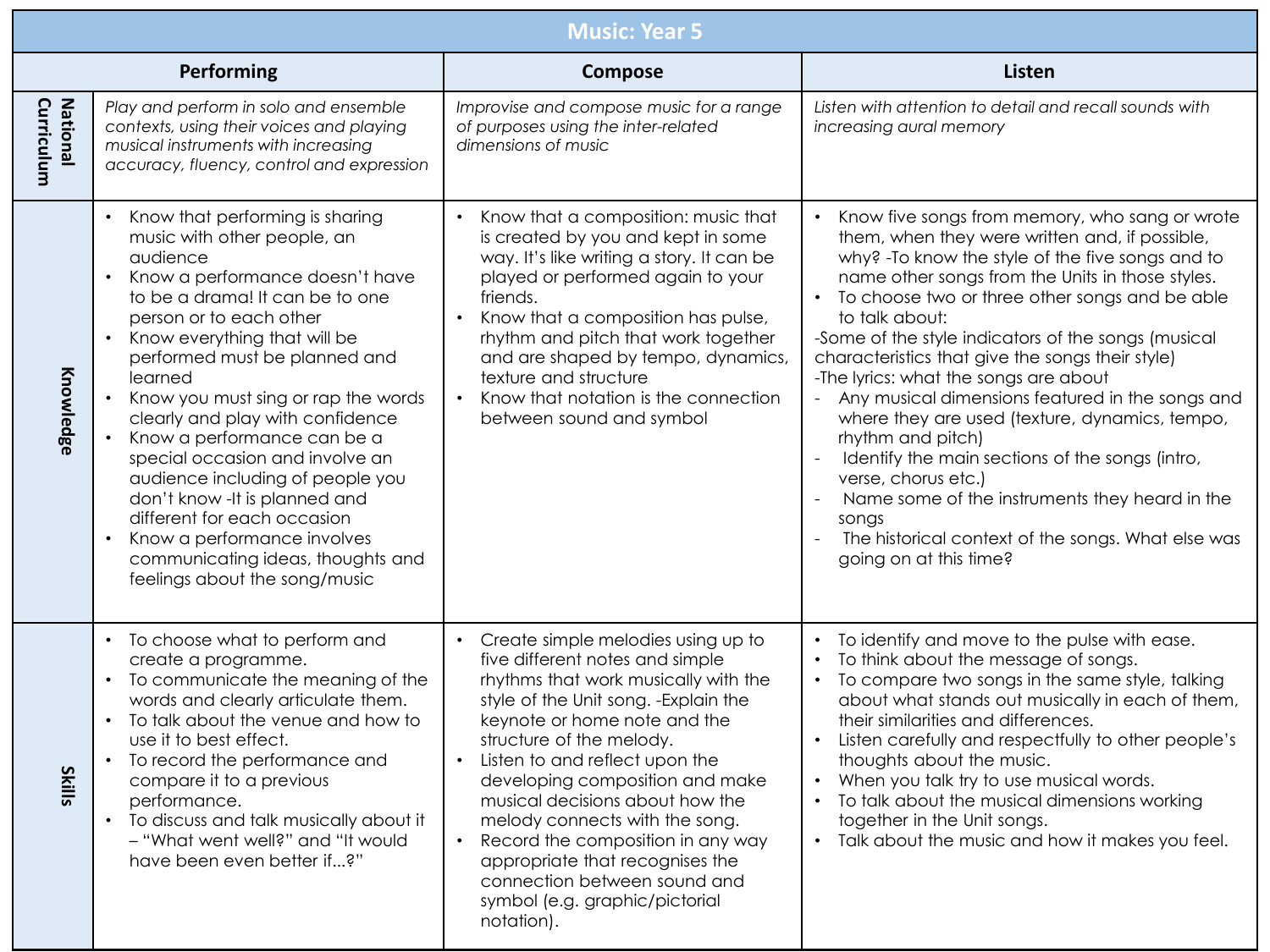|                               | <b>Music: Year 5</b>                                                                                                                                                                                                                                                                                                                                                                                                                                                                                                                             |                                                                                                                                                                                                                                                                                                                                                                                                      |                                                                                   |  |  |
|-------------------------------|--------------------------------------------------------------------------------------------------------------------------------------------------------------------------------------------------------------------------------------------------------------------------------------------------------------------------------------------------------------------------------------------------------------------------------------------------------------------------------------------------------------------------------------------------|------------------------------------------------------------------------------------------------------------------------------------------------------------------------------------------------------------------------------------------------------------------------------------------------------------------------------------------------------------------------------------------------------|-----------------------------------------------------------------------------------|--|--|
|                               | Use and understand                                                                                                                                                                                                                                                                                                                                                                                                                                                                                                                               | Appreciate                                                                                                                                                                                                                                                                                                                                                                                           | <b>History of music</b>                                                           |  |  |
| Curriculum<br><b>National</b> | use and understand staff and other<br>musical notations                                                                                                                                                                                                                                                                                                                                                                                                                                                                                          | appreciate and understand a wide range of<br>high-quality live and recorded music drawn<br>from different traditions and from great<br>composers and musicians                                                                                                                                                                                                                                       | develop an understanding of the<br>history of music                               |  |  |
| Knowledge                     | Know different ways of writing music<br>down - e.g. staff notation, symbols<br>Know the notes C, D, E, F, G, A, $B + C$ on<br>the treble stave<br>Know the instruments they might play or<br>be played in a band or orchestra or by<br>their friends                                                                                                                                                                                                                                                                                             | Know and confidently sing five songs and<br>their parts from memory, and to sing them<br>with a strong internal pulse.<br>Choose a song and be able to talk about:<br>-Its main features<br>-Singing in unison, the solo, lead vocal, backing<br>vocals or rapping<br>Know what the song is about and the<br>meaning of the lyrics<br>To know and explain the importance of<br>warming up your voice | contrast the work of a famous<br>composer with another and<br>explain preferences |  |  |
| <b>Skills</b>                 | Play a musical instrument with the<br>$\bullet$<br>correct technique within the context of<br>the Unit song.<br>Select and learn an instrumental part<br>$\bullet$<br>that matches their musical challenge,<br>using one of the differentiated parts - a<br>one-note, simple or medium part or the<br>melody of the song from memory or<br>using notation.<br>• To rehearse and perform their part<br>within the context of the Unit song.<br>• To listen to and follow musical<br>instructions from a leader.<br>• To lead a rehearsal session. | To sing in unison and to sing backing vocals.<br>To enjoy exploring singing solo. To listen to the<br>group when singing.<br>To demonstrate a good singing posture.<br>To follow a leader when singing.<br>$\bullet$<br>To experience rapping and solo singing.<br>$\bullet$<br>To listen to each other and be aware of how<br>you fit into the group.<br>To sing with awareness of being 'in tune'. |                                                                                   |  |  |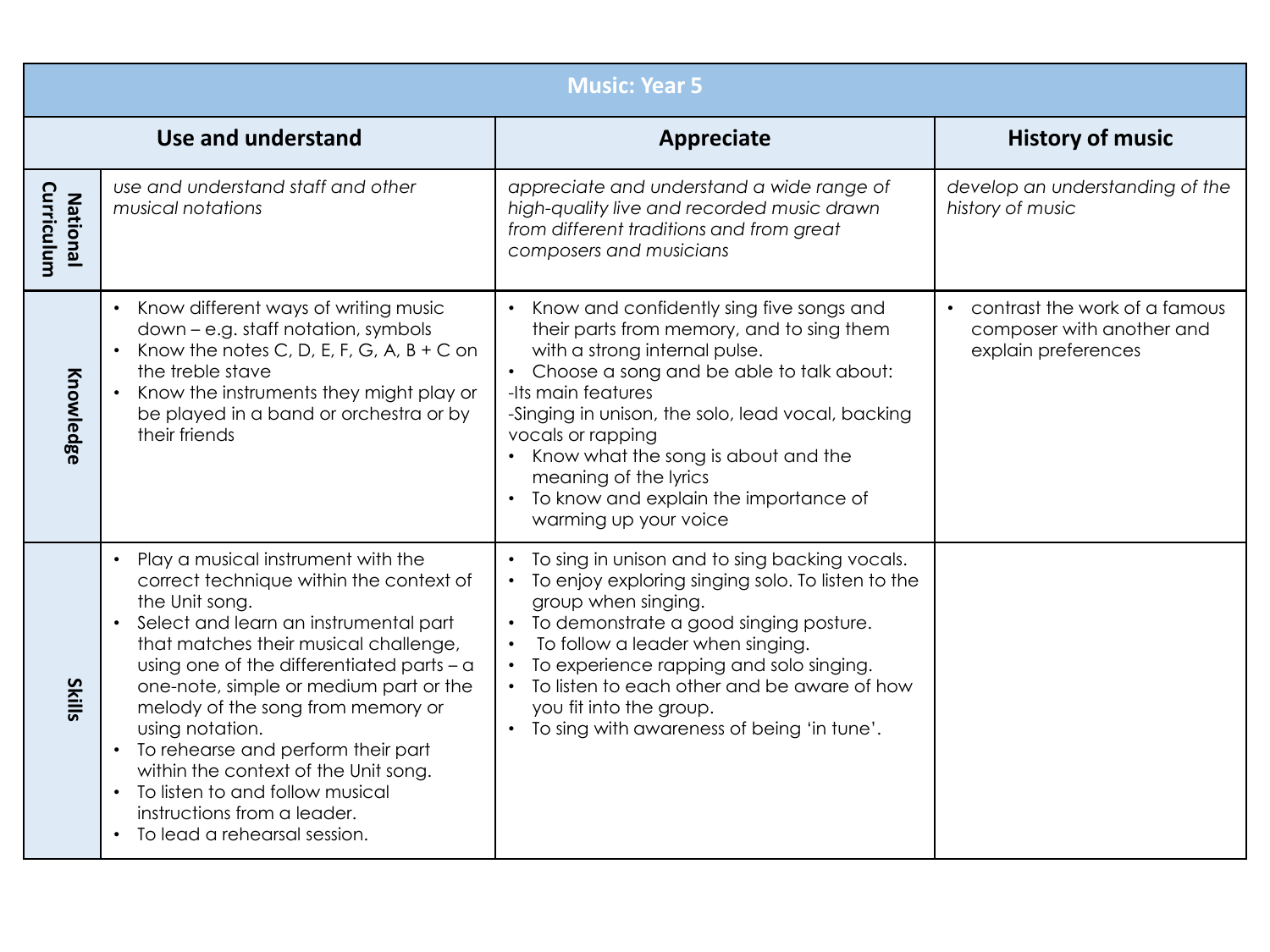|                               | <b>Music: Year 6</b>                                                                                                                                                                                                                                                                                                                                                                                                                                                                                                                                                                                                                             |                                                                                                                                                                                                                                                                                                                                                                                                                                                                                                                       |                                                                                                                                                                                                                                                                                                                                                                                                                                                                                                                                                                                                                                                                                                                                                                                                                                                                              |  |  |  |
|-------------------------------|--------------------------------------------------------------------------------------------------------------------------------------------------------------------------------------------------------------------------------------------------------------------------------------------------------------------------------------------------------------------------------------------------------------------------------------------------------------------------------------------------------------------------------------------------------------------------------------------------------------------------------------------------|-----------------------------------------------------------------------------------------------------------------------------------------------------------------------------------------------------------------------------------------------------------------------------------------------------------------------------------------------------------------------------------------------------------------------------------------------------------------------------------------------------------------------|------------------------------------------------------------------------------------------------------------------------------------------------------------------------------------------------------------------------------------------------------------------------------------------------------------------------------------------------------------------------------------------------------------------------------------------------------------------------------------------------------------------------------------------------------------------------------------------------------------------------------------------------------------------------------------------------------------------------------------------------------------------------------------------------------------------------------------------------------------------------------|--|--|--|
|                               | Performing                                                                                                                                                                                                                                                                                                                                                                                                                                                                                                                                                                                                                                       | Compose                                                                                                                                                                                                                                                                                                                                                                                                                                                                                                               | Listen                                                                                                                                                                                                                                                                                                                                                                                                                                                                                                                                                                                                                                                                                                                                                                                                                                                                       |  |  |  |
| Curriculum<br><b>National</b> | play and perform in solo and ensemble<br>contexts, using their voices and playing<br>musical instruments with increasing<br>accuracy, fluency, control and<br>expression                                                                                                                                                                                                                                                                                                                                                                                                                                                                         | improvise and compose music for a range<br>of purposes using the inter-related<br>dimensions of music                                                                                                                                                                                                                                                                                                                                                                                                                 | listen with attention to detail and recall<br>sounds with increasing aural memory                                                                                                                                                                                                                                                                                                                                                                                                                                                                                                                                                                                                                                                                                                                                                                                            |  |  |  |
| Knowledge                     | Know that performing is sharing music with<br>an audience with belief<br>Know a performance doesn't have to be a<br>$\bullet$<br>drama! It can be to one person or to each<br>other<br>Know everything that will be performed<br>$\bullet$<br>must be planned and learned<br>Know you must sing or rap the words<br>$\bullet$<br>clearly and play with confidence<br>Know a performance can be a special<br>occasion and involve an audience<br>including of people you don't know<br>Know It is planned and different for each<br>occasion<br>Know a performance involves<br>communicating ideas, thoughts and<br>feelings about the song/music | Know a composition of music that is<br>$\bullet$<br>created by you and kept in some way. It's<br>like writing a story. It can be played or<br>performed again to your friends.<br>Know a composition has pulse, rhythm and<br>$\bullet$<br>pitch that work together and are shaped<br>by tempo, dynamics, texture and structure<br>Know that Notation is the connection<br>$\bullet$<br>between sound and symbol                                                                                                      | Know five songs from memory, who sang or<br>wrote them, when they were written and<br>why?<br>Know the style of the songs and to name<br>$\bullet$<br>other songs from the Units in those styles.<br>• Choose three or four other songs and be<br>able to talk about:<br>-The style indicators of the songs (musical<br>characteristics that give the songs their style)<br>-The lyrics: what the songs are about<br>-Any musical dimensions featured in the songs<br>and where they are used (texture, dynamics,<br>tempo, rhythm, pitch and timbre)<br>-Identify the structure of the songs (intro, verse,<br>chorus etc.)<br>-Name some of the instruments used in the<br>songs<br>-The historical context of the songs. What else<br>was going on at this time, musically and<br>historically?<br>-Know and talk about that fact that we each<br>have a musical identity |  |  |  |
| <b>Skil</b><br>ᠳ              | -To choose what to perform and create a<br>programme.<br>-To communicate the meaning of the words<br>and clearly articulate<br>them.<br>-To talk about the venue and how to use it to<br>best effect.<br>-To record the performance and compare it<br>to a previous performance.<br>-To discuss and talk musically about it - "What<br>went well?" and "It would have been even<br>better if?"                                                                                                                                                                                                                                                   | -Create simple melodies using up to five<br>different notes and simple<br>rhythms that work musically with the style of<br>the Unit song.<br>-Explain the keynote or home note and the<br>structure of the melody.<br>-Listen to and reflect upon the developing<br>composition and make<br>musical decisions about how the melody<br>connects with the song.<br>-Record the composition in any way<br>appropriate that recognises the<br>connection between sound and symbol (e.g.<br>graphic/pictorial<br>notation) | -To identify and move to the pulse with ease.<br>-To think about the message of songs.<br>-To compare two songs in the same style,<br>talking about what stands out musically in<br>each of them, their similarities and differences.<br>-Listen carefully and respectfully to other<br>people's thoughts about the music.<br>-Use musical words when talking about the<br>songs.<br>-To talk about the musical dimensions working<br>together in the Unit songs.<br>-Talk about the music and how it makes you<br>feel, using musical language to describe the<br>music                                                                                                                                                                                                                                                                                                     |  |  |  |